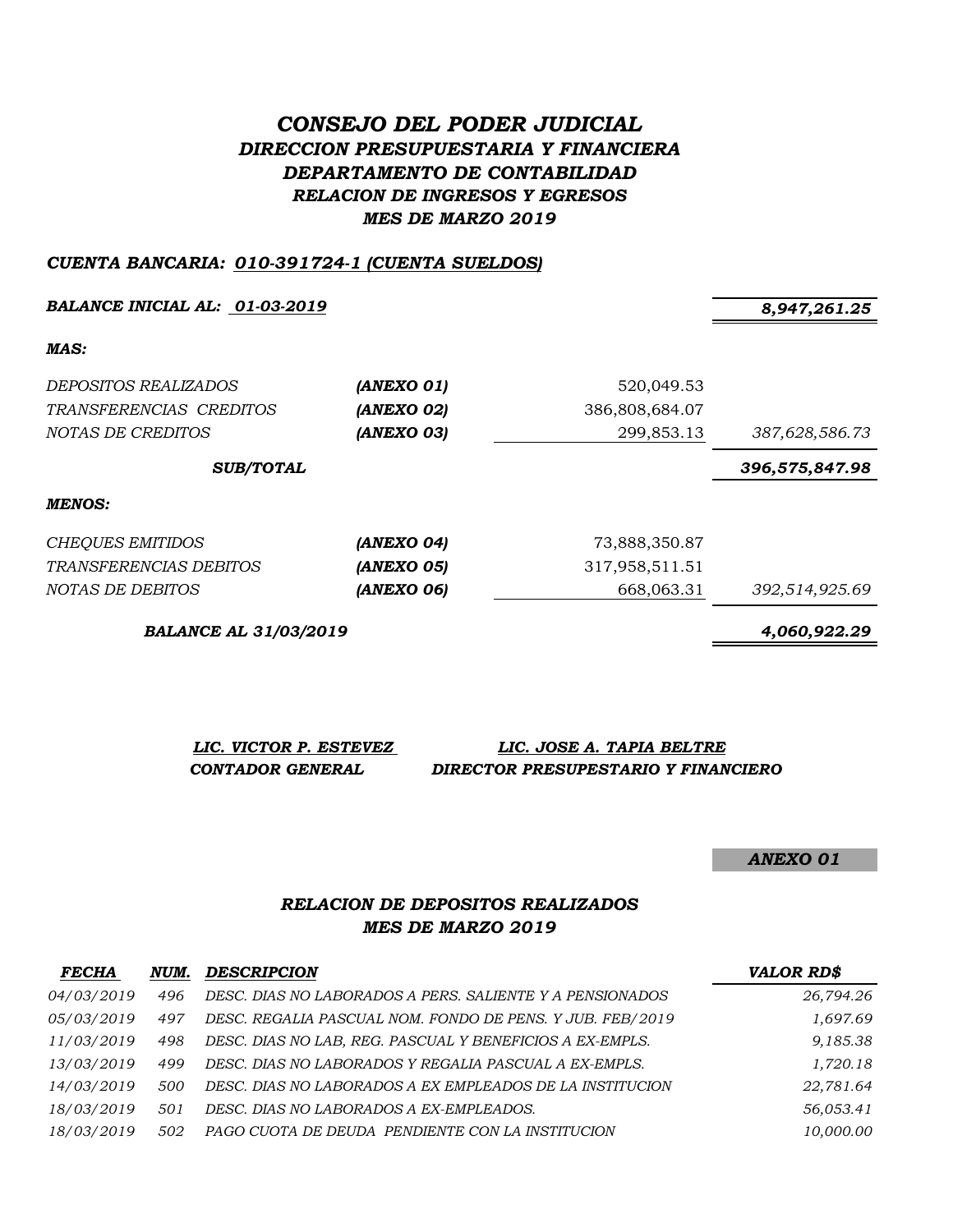*20/03/2019 503 DESC. DIAS NO LAB, REGALIA PASCUAL Y DIETAS A EX-EMPLS. 57,502.66*

*22/03/2019 504 DESC. VARIOS A EMPLEADOS Y A EX-EMPLS. 307,062.11*

*22/03/2019 505 SUELDO PAGADO POR ERROR A CHARLI D. CALDERON DE LOS S. 27,252.20*

*TOTAL RD\$ 520,049.53*

#### *ANEXO 02*

### *RELACION DE TRANSFERENCIAS CREDITOS MES DE MARZO 2019*

| <b>FECHA</b> | NUM. | <b>DESCRIPCION</b>                                     | <b>VALOR RD\$</b> |
|--------------|------|--------------------------------------------------------|-------------------|
| 06/03/2019   | 161  | TRANSF. DE FONDO REEMB. SUELDOS Y BONO VAC. COOPNASEJU | 196,588.52        |
| 19/03/2019   | 162  | TRANSF. DE FONDO DESDE LA CTA. OPERACIONES             | 386,427,695.29    |
| 29/03/2019   | 163  | TRANSF. DE FONDO DESDE LA CTA. OPERACIONES             | 184,400.26        |
|              |      | TOTAL RD\$                                             | 386,808,684.07    |
|              |      |                                                        |                   |

# *ANEXO 03*

### *RELACION NOTAS DE CREDITOS MES DE MARZO 2019*

| <b>FECHA</b>    | NUM. | <b>DESCRIPCION</b>                           | <b>VALOR RD\$</b> |
|-----------------|------|----------------------------------------------|-------------------|
| 06/03/2019 1158 |      | REINTEGRO CHO122411                          | 6,141.00          |
| 21/03/2019      | 1159 | REINTEGRO CHO119380                          | 1,045.34          |
| 21/03/2019      | 1160 | REINTEGRO CHO119595                          | 51,391.67         |
| 21/03/2019      | 1161 | <i>REINTEGRO CHO122764</i>                   | 6,141.00          |
| 31/03/2019      | 1162 | PERSONAL EXCLUIDO EN EL PROGRAMA DE PASANTIA | 40,700.00         |
| 31/03/2019      | 1163 | PERSONAL EXCLUIDO EN LA NOMINA DE MILITAR    | 19,200.01         |
| 31/03/2019      | 1164 | EMPLEADOS EXCLUIDOS DE LA NOMINA ELECTRONICA | 154,474.11        |
| 31/03/2019      | 1165 | RETENCION EMPLEADO EXCLUIDO EN LA NOMINA     | 20,760.00         |
|                 |      | TOTAL RD\$                                   | 299,853.13        |

#### *ANEXO 04*

# *RELACION DE CHEQUES EMITIDOS MES DE MARZO 2019*

| <b>FECHA</b> | NUM. | <b>BENEFICIARIO</b>                     | <b>VALOR RDS</b> |
|--------------|------|-----------------------------------------|------------------|
|              |      | 06/03/2019 122619 CHEOUE NULO           | 0.00             |
|              |      | 06/03/2019 122620 CHEOUE NULO           | 0.00             |
|              |      | 06/03/2019 122621 CLARA LUZ D AZA TAPIA | 6,659.85         |
|              |      | 06/03/2019 122622 NIWSTON DAZA TAPIA    | 6,659.85         |
|              |      | 06/03/2019 122623 NELVIFCA. DAZA TAPIA  | 6.659.84         |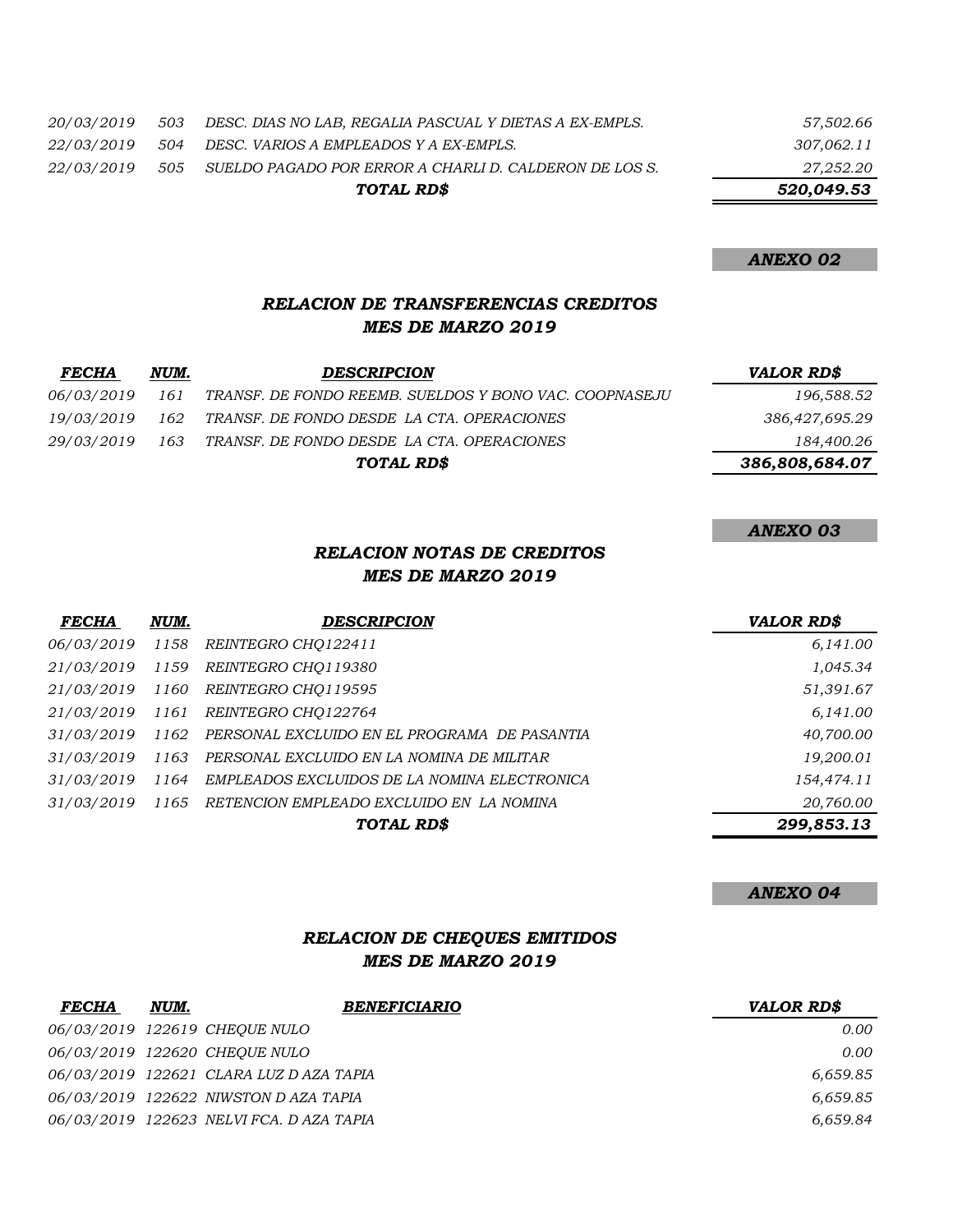*07/03/2019 122624 BANCO DE RESERVAS DE LA REP. DOMINICANA 16,093.33 07/03/2019 122625 CONSEJO DEL PODER JUDICIAL 5,435.00 07/03/2019 122626 CONSEJO DEL PODER JUDICIAL 1,750.00 07/03/2019 122627 COOPNASEJU 14,737.28 07/03/2019 122628 YOKASTA E. LOMBERT VARGAS 11,807.06 07/03/2019 122629 NICOLE R. MATEO RODRIGUEZ 8,921.03 07/03/2019 122630 JAN LUIS GARCIA CALDERON 5,300.00 07/03/2019 122631 JOSE M. AQUINO REYNOSO 9,300.00 07/03/2019 122632 PEDRO R. MOREL ABRAHAM 23,005.29 07/03/2019 122633 IVETTE A MOREL ABRAHAM 23,005.29 08/03/2019 122634 COLECTOR DE IMPUESTOS INTERNOS 40,032.86 11/03/2019 122635 COLECTOR DE IMPUESTOS INTERNOS 6,135.07 12/03/2019 122636 CARMEN PENA 10,646.54 12/03/2019 122637 ROSALY M. TORRES SANCHEZ 44,000.00 12/03/2019 122638 JOSE A. PENA RAMIREZ 22,960.67 12/03/2019 122639 MARINO A PEREZ BAEZ 26,886.10 12/03/2019 122640 JENNIFER FORTUNA REYES 17,030.00 12/03/2019 122641 RAQUEL CONTRERAS JEREZ 5,676.67 12/03/2019 122642 FREDDY D. PELLETIER PEREZ 16,492.67 12/03/2019 122643 KATHERINE E. NOVAS SAVIÑON 1,730.00 12/03/2019 122644 MICHAEL J. ABREU GONZALEZ 1,310.00 12/03/2019 122645 ZAMANTHA AQUINO PEREZ 1,310.00 12/03/2019 122646 KELVIN R. INFANTE LOPEZ 17,030.00 12/03/2019 122647 COOPNASEJU 29,728.00 12/03/2019 122648 CONSEJO DEL PODER JUDICIAL 1,750.00 12/03/2019 122649 COLECTOR DE IMPUESTOS INTERNOS 23,082.86 13/03/2019 122650 ANA W. LUNA PENA 138,588.48 13/03/2019 122651 ANGELICA M. GARCIA FERNANDEZ 10,218.00 13/03/2019 122652 COOPNASEJU 5,248.33 13/03/2019 122653 CONSEJO DEL PODER JUDICIAL 17,506.67 13/03/2019 122654 CONSEJO DEL PODER JUDICIAL 1,241.70 13/03/2019 122655 CARMEN E. DIAZ RODRIGUEZ 27,968.33 13/03/2019 122656 CONSEJO DEL PODER JUDICIAL 5,274.97 13/03/2019 122657 ESCUELA NACIONAL DE LA JUDICATURA 22,794.00 13/03/2019 122658 MODESTO ANT. MARTINEZ MEJIA 150,917.14 14/03/2019 122659 JOSE A. CRUCETA ALMANZAR 303,939.07 14/03/2019 122660 MARIANO GERMAN MEJIA 303,262.13 14/03/2019 122661 JOSE A. CRUCETA ALMANZAR 287,942.68 14/03/2019 122662 FRANCISCO ANT. JEREZ MENA 295,499.77 14/03/2019 122663 EDGARDO HERNANDEZ MEJIA 243,061.50 14/03/2019 122664 ROBERT C. PLACENCIA ALVAREZ 292,213.18 14/03/2019 122665 SARA I. HENRIQUEZ MARIN 270,744.13 14/03/2019 122666 ARIEL A. VOLQUEZ MATOS 7,351.50 14/03/2019 122667 FELIX R. CUEVAS RUFINO 1,023.50 14/03/2019 122668 RICHARDIN DE J. DOTEL 7,643.31*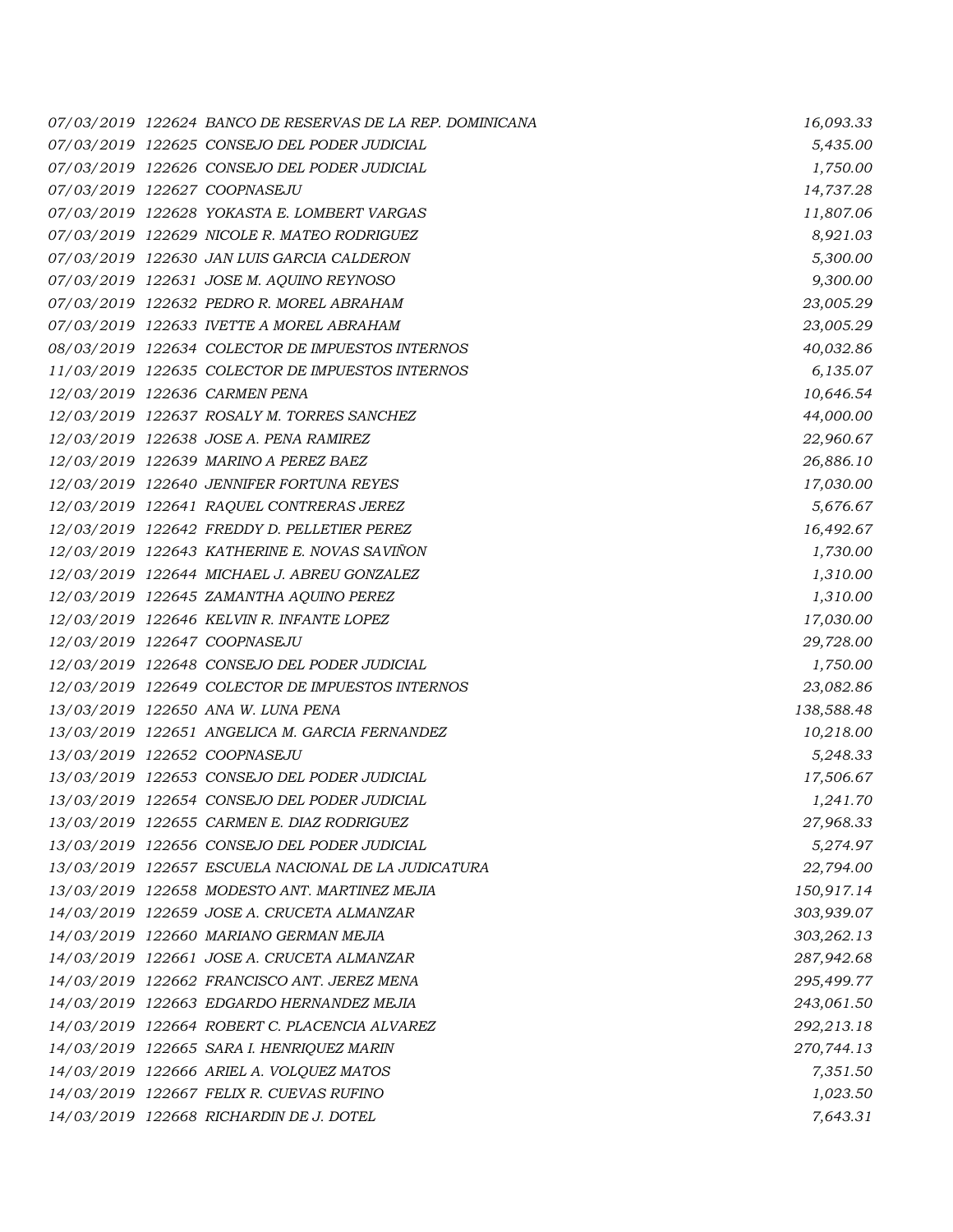|  | 14/03/2019 122669 JULIO H. HERRERA MATOS               | 1,125.85  |
|--|--------------------------------------------------------|-----------|
|  | 14/03/2019 122670 MANUEL A. LEMONIER JIMENEZ           | 506.00    |
|  | 14/03/2019 122671 INES JOSE G.                         | 941.00    |
|  | 14/03/2019 122672 GLORIA A. QUERO CABRERA              | 8,844.20  |
|  | 14/03/2019 122673 NORA A. SOSA MARTINEZ                | 7,513.76  |
|  | 14/03/2019 122674 CARLOS FLORES DE JESUS               | 20,309.29 |
|  | 14/03/2019 122675 LILIAN M. DIAZ GIL                   | 7,839.05  |
|  | 14/03/2019 122676 ROSA REYNOSO                         | 6,141.00  |
|  | 14/03/2019 122677 SENOVIA ARIAS                        | 6,141.00  |
|  | 14/03/2019 122678 RAMONA DIAZ                          | 6,141.00  |
|  | 14/03/2019 122679 MARIA M. PIMENTEL FABIAN             | 6,141.00  |
|  | 14/03/2019 122680 LUZ DEL C. MONTANO                   | 6,141.00  |
|  | 14/03/2019 122681 ELIGIA DE LA CRUZ                    | 5,102.29  |
|  | 14/03/2019 122682 OLGA M. ROSARIO V.                   | 3,090.52  |
|  | 14/03/2019 122683 IRIS RODRIGUEZ P.                    | 6,141.00  |
|  | 14/03/2019 122684 SONIA CORADIN                        | 6,141.00  |
|  | 14/03/2019 122685 LOURDES M. LORA MEJIA                | 24,644.94 |
|  | 14/03/2019 122686 ANA FCA. FELIZ SANCHEZ               | 6,141.00  |
|  | 14/03/2019 122687 ALTAGRACIA A. RODRIGUEZ VICTORIA     | 6,141.00  |
|  | 14/03/2019 122688 MILTA ANT. RODRIGUEZ SANTOS          | 6,141.00  |
|  | 14/03/2019 122689 OLGA E. DIAZ DIAZ                    | 6,141.00  |
|  | 14/03/2019 122690 JOSEFA R. BLANCO                     | 6,141.00  |
|  | 14/03/2019 122691 MARIA DEL R. CUELLO PARADIS          | 18,591.47 |
|  | 14/03/2019 122692 MELBA FCA. HENRIQUEZ GUZMAN          | 6,141.00  |
|  | 14/03/2019 122693 ESTHER M. AMOR PEÑA                  | 6,141.00  |
|  | 14/03/2019 122694 AMELIA DEL ORBE PEÑA                 | 3,177.12  |
|  | 14/03/2019 122695 FRANCIA C. MARTINEZ DRULLARD         | 21,878.83 |
|  | 14/03/2019 122696 PACO PEREZ REYES                     | 6,141.00  |
|  | 14/03/2019 122697 ROSA J. DE LOS SANTOS G.             | 6,141.00  |
|  | 14/03/2019 122698 BIENVENIDA BELLIARD                  | 36,856.91 |
|  | 14/03/2019 122699 CARMEN L. PERALTA CASTELLANOS        | 6,141.00  |
|  | 14/03/2019 122700 FIDIAS GONZALEZ VICIOSO              | 5,541.00  |
|  | 14/03/2019 122701 ISABEL E. DE LOS SANTOS GOMEZ        | 6,141.00  |
|  | 14/03/2019 122702 SENAIDA A. ALVAREZ PEREZ             | 6,141.00  |
|  | 14/03/2019 122703 YDALIA PORTORREAL                    | 6,141.00  |
|  | 14/03/2019 122704 YOLANDA E. DE WINDT DE GAUTREAU      | 13,258.57 |
|  | 14/03/2019 122705 MARTA N. MONTAS RAMIREZ              | 4,910.00  |
|  | 14/03/2019 122706 HILDA CARRASCO PEREZ                 | 6,141.00  |
|  | 14/03/2019 122707 LUZ M. DEL CARMEN RODRIGUEZ GAUTREAU | 6,141.00  |
|  | 14/03/2019 122708 CRISTINO RODRIGUEZ                   | 6,141.00  |
|  | 14/03/2019 122709 MAXIMO S. ROSARIO RODRIGUEZ          | 6,141.00  |
|  | 14/03/2019 122710 RAFAEL CONTRERAS CONTRERAS           | 6,141.00  |
|  | 14/03/2019 122711 VIRGINIA SUERO ESPINAL               | 3,086.36  |
|  | 14/03/2019 122712 JOSEFA A. CUESTA DE MAÑON            | 7,071.23  |
|  | 14/03/2019 122713 ANA M. BAUTISTA                      | 6,141.00  |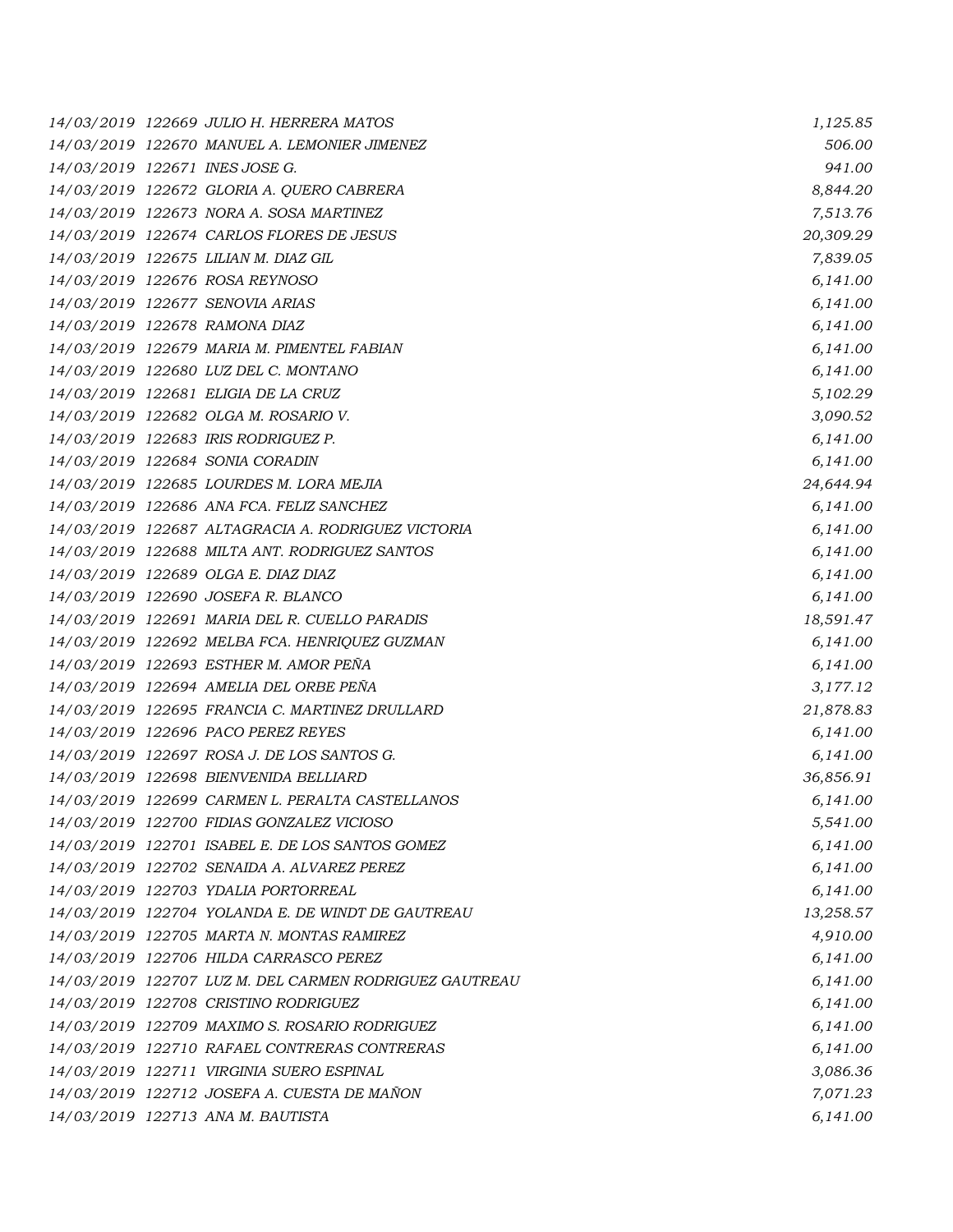*14/03/2019 122714 MIRELLA DE LA ROSA DOMINGUEZ 6,141.00 14/03/2019 122715 DORA H. STERLING VAZQUEZ 6,141.00 14/03/2019 122716 ALTAGRACIA A. GIL NOBLE 6,141.00 14/03/2019 122717 RAFAELA DE JS. PEÑA LORA 4,410.41 14/03/2019 122718 JOSEFINA SUAZO ABREU 33,287.06 14/03/2019 122719 LEON FLORES 33,102.89 14/03/2019 122720 MARIA A. PAULINO MARTE 6,141.00 14/03/2019 122721 CESAR A. VALLEJO NICOLAS 4,556.77 14/03/2019 122722 MERCEDES HIRALDO 6,141.00 14/03/2019 122723 LUCIA M. REYES PEREZ 17,654.87 14/03/2019 122724 RAMONA FLORES DE MATOS 5,091.00 14/03/2019 122725 ELOISA NUÑEZ DE GONZALEZ 11,754.29 14/03/2019 122726 MIREYA CAPELLAN A. 6,141.00 14/03/2019 122727 LUZ DEL C. SANCHEZ CALDERON 6,141.00 14/03/2019 122728 INES MDES. REYES CABRERA 6,141.00 14/03/2019 122729 SILVESTRE COCO 5,841.00 14/03/2019 122730 ELISA VIVIECA 6,141.00 14/03/2019 122731 TERESA MORA DE LA ROSA 6,141.00 14/03/2019 122732 PEDRO A. FERNANDEZ SALCEDO 38,738.99 14/03/2019 122733 RAFAEL A. RODRIGUEZ GONZALEZ 36,010.00 14/03/2019 122734 AFRICA E. SANTOS GUZMAN 6,141.00 14/03/2019 122735 MILEDYS S. SOSA R. 22,853.05 14/03/2019 122736 MARCIANA ALT. RAMIREZ CORONA 16,529.79 14/03/2019 122737 DAYSI R. VASQUEZ CRUZ 6,141.00 14/03/2019 122738 CARMEN DE LOS A. LUCIANO GARCIA 4,400.92 14/03/2019 122739 NEREYDA E. JAQUEZ LOZANO 6,141.00 14/03/2019 122740 RAMON ANT. CARABALLO ABREU 6,141.00 14/03/2019 122741 CARLOS D. GARCIA GARCIA 6,141.00 14/03/2019 122742 DULCE M. ESTEVEZ 6,141.00 14/03/2019 122743 MARIA G. DALMASI LORA 6,141.00 14/03/2019 122744 CARMEN L. EDUARDO ICIANO 6,141.00 14/03/2019 122745 CARMEN Y. COSME GUTIERREZ 5,957.00 14/03/2019 122746 FRANCISCA R. PEREZ PEÑA 6,141.00 14/03/2019 122747 ADRIANO GONZALEZ PANTALEON 4,127.70 14/03/2019 122748 ANA J. LOPEZ GERMOSEN 6,141.00 14/03/2019 122749 ROSAURA JULIA JIMENEZ DAJER DE LOPEZ 26,910.97 14/03/2019 122750 RAMONA DE JESUS ROSARIO 6,141.00 14/03/2019 122751 AGUSTINA MARTE 5,857.00 14/03/2019 122752 EURIPIDES A. GARCIA GARCIA 37,180.42 14/03/2019 122753 GENOVEVA I. ROSARIO 6,141.00 14/03/2019 122754 MARIA A. HONRADO BADIA 6,141.00 14/03/2019 122755 MARIA ALT. RAMOS GARCIA 6,141.00 14/03/2019 122756 JUAN ANT. SANCHEZ VILLA 4,724.09 14/03/2019 122757 RAMONA JIMENEZ LIZARDO 6,141.00 14/03/2019 122758 JOSEFA ALT. MEJIA MIESES 6,141.00*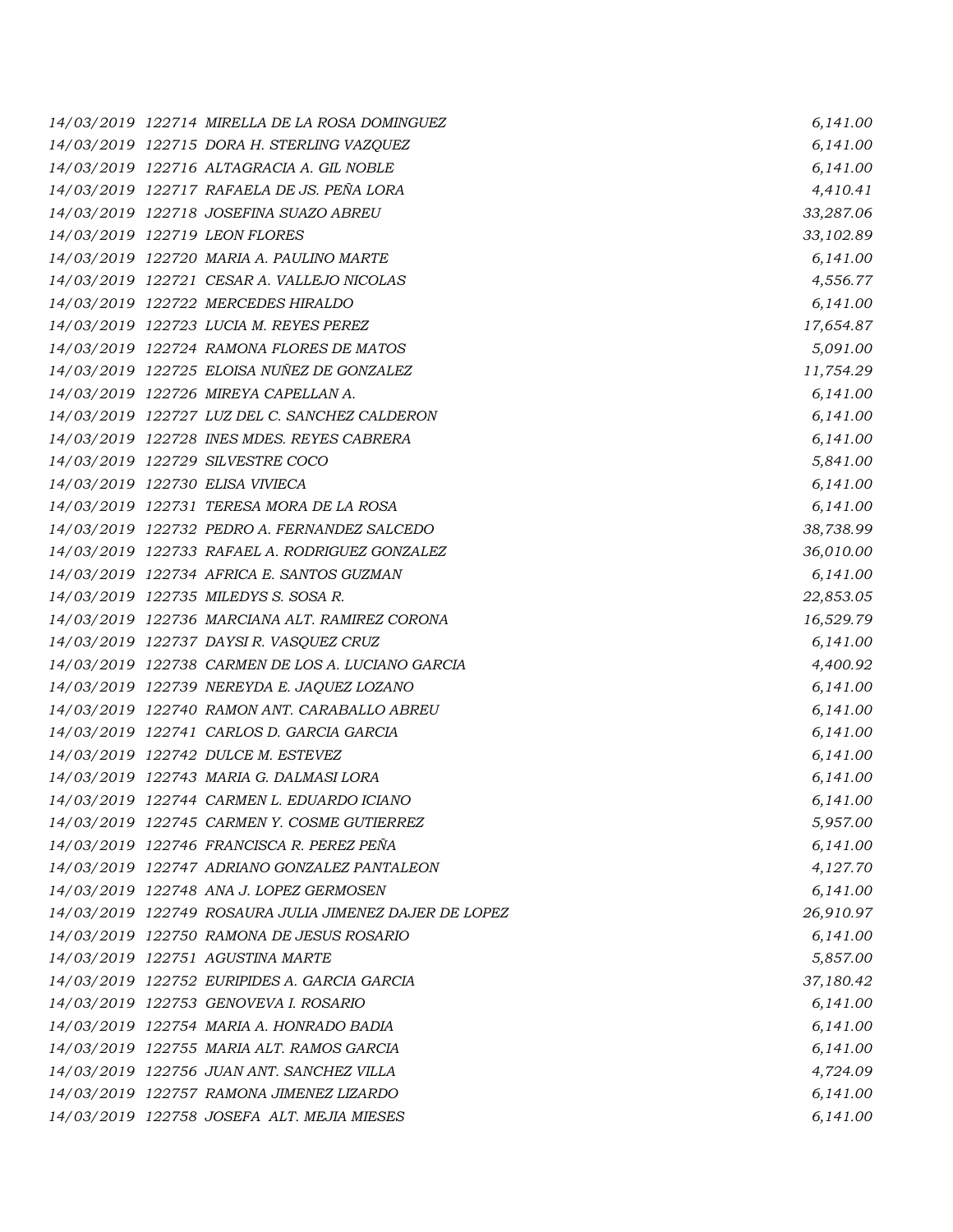*14/03/2019 122759 ROSA PAREDES GARCIA 6,141.00 14/03/2019 122760 GUARIONEX BRITO TAVERAS 6,141.00 14/03/2019 122761 PEDRO HERNANDEZ CRUCEY 6,141.00 14/03/2019 122762 JUANA TRAVIESO VASQUEZ 6,141.00 14/03/2019 122763 AMELIA VALDEZ M. 6,141.00 14/03/2019 122764 FRANCISCA A. TEJADA 6,141.00 14/03/2019 122765 VALENTIN SUAREZ G. 6,141.00 14/03/2019 122766 CAROLINA A. VICTORIA 6,141.00 14/03/2019 122767 LOURDES M. NUÑEZ ROSARIO 6,141.00 14/03/2019 122768 JOSE P. FLORES M. 10,248.50 14/03/2019 122769 GREGORIO ARIAS CARRASCO 22,152.31 14/03/2019 122770 DAVID A. FELIZ FELIZ 6,141.00 14/03/2019 122771 MERCEDES SEGURA CUEVAS 3,348.64 14/03/2019 122772 NERY MEDINA DIAZ 3,741.00 14/03/2019 122773 MIGUELINA PEÑA MENDEZ 3,532.95 14/03/2019 122774 DOMINGO GUZMAN MORETA FELIZ 3,131.91 14/03/2019 122775 EUDES M. ENCARNACION FELIZ 6,141.00 14/03/2019 122776 NEREIDA FLORIAN SANTANA 6,141.00 14/03/2019 122777 ROSAURA FERRERAS FERRERAS 6,141.00 14/03/2019 122778 NURIS M. NOVAS MATOS 3,478.97 14/03/2019 122779 LIVIO G. RIVAS 6,141.00 14/03/2019 122780 BIENVENIDA VELOZ 6,141.00 14/03/2019 122781 EUGENIA PEREZ SANTANA 5,811.25 14/03/2019 122782 PEDRO REYES MEDINA 3,420.96 14/03/2019 122783 FELICIA CUEVAS CARVAJAL 3,818.95 14/03/2019 122784 VICTOR R. CONCEPCION ROMERO 6,141.00 14/03/2019 122785 ADELFA A. HERRERA TERRERO 6,141.00 14/03/2019 122786 SENEO MONTERO MONTAS 3,072.30 14/03/2019 122787 XIOMARA A. MONTERO JIMENEZ 5,752.90 14/03/2019 122788 RAMON A. MORETA 5,741.00 14/03/2019 122789 SIMONA FAMILIA ZABALA 4,125.39 14/03/2019 122790 VENECIA RUIZ MATEO 5,641.00 14/03/2019 122791 AUGUSTO E. OVIEDO PEÑA 7,342.33 14/03/2019 122792 ANERTA ALT. RODRIGUEZ 28,319.10 14/03/2019 122793 RAMON A. GUTIERREZ GARCIA 6,141.00 14/03/2019 122794 JUAN DE LA C. TEJEDA ACOSTA 7,714.01 14/03/2019 122795 JUANA LUCIA A. SANCHEZ G. 6,141.00 14/03/2019 122796 ANTHIA M. REYES JIMENEZ 5,208.06 14/03/2019 122797 MANUEL E. SOSA CRUZ 5,641.00 14/03/2019 122798 DANIEL MEDINA BELLIARD 6,141.00 14/03/2019 122799 ANA M. BAEZ ROSARIO 6,141.00 14/03/2019 122800 RAMONA REYES CARRASCO 6,141.00 14/03/2019 122801 ELBA H. VARGAS FRIAS 6,141.00 14/03/2019 122802 EVARISTO JIMENEZ FIGUEREO 10,939.42 14/03/2019 122803 GUARINA E. MERCEDES HERNANDEZ FERDINARD 6,141.00*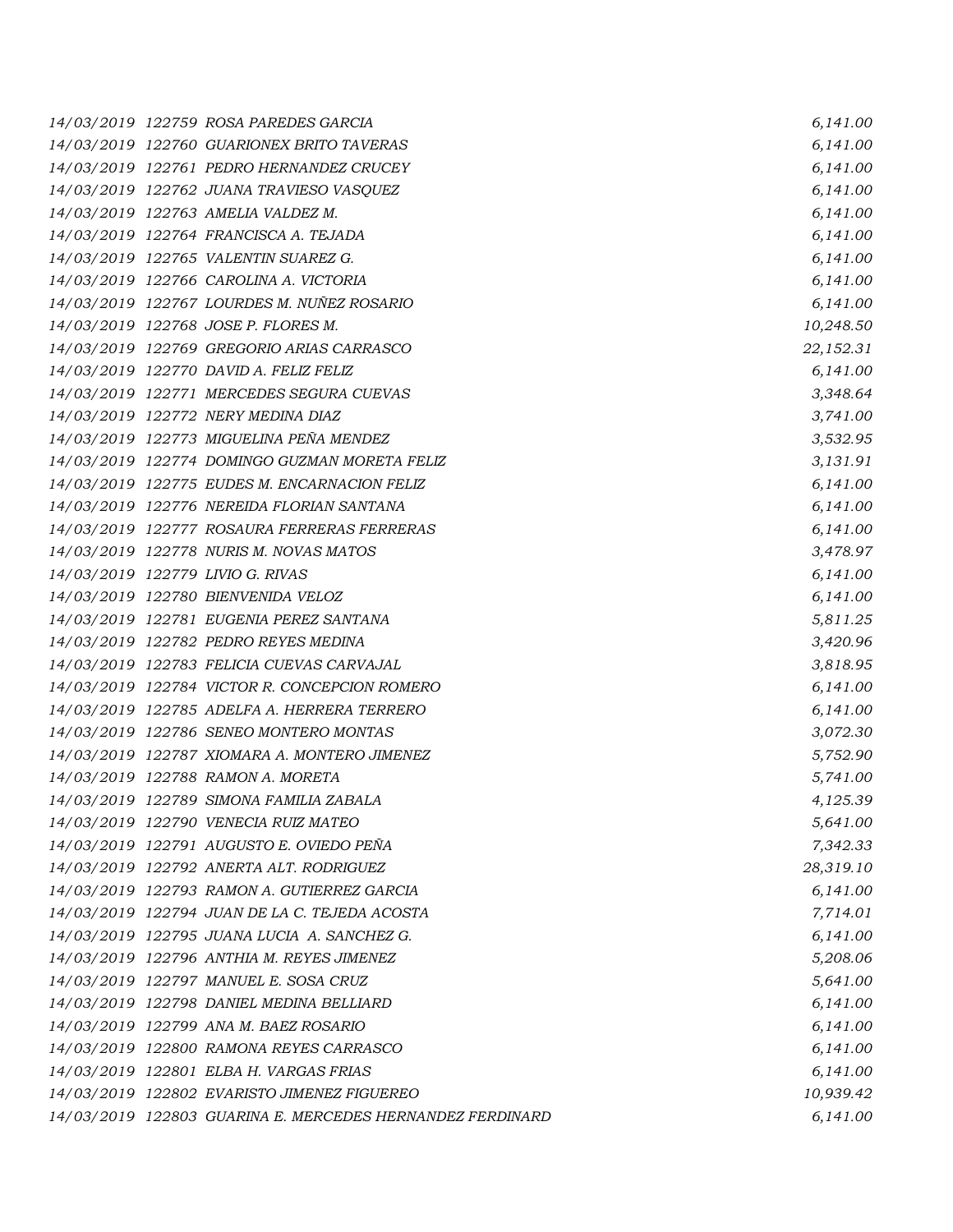|  | 14/03/2019 122804 LUIS J. BOURGET FROMETA           | 39,170.92  |
|--|-----------------------------------------------------|------------|
|  | 14/03/2019 122805 RUTH MONTALVO FRANCISCO           | 30,099.01  |
|  | 14/03/2019 122806 ELIDA E. SANCHEZ NINA             | 17,199.43  |
|  | 14/03/2019 122807 ENEIDA DOMINGUEZ                  | 6,141.00   |
|  | 14/03/2019 122808 JOSEFINA GURIDIS POZO             | 6,141.00   |
|  | 14/03/2019 122809 ALTAGRACIA M. PLACENCIO FORTUNA   | 6,141.00   |
|  | 14/03/2019 122810 ARGENTINA ORTIZ PERDOMO           | 3,729.61   |
|  | 14/03/2019 122811 MARIA SEVERINO DE LEON            | 6,141.00   |
|  | 14/03/2019 122812 JULIANA PINEDA                    | 6,141.00   |
|  | 14/03/2019 122813 JOSEFA REYES APONTE               | 6,141.00   |
|  | 14/03/2019 122814 CARMEN MA. MORALES MORALES        | 5,641.00   |
|  | 14/03/2019 122815 JULIA ARRIAGA PONTIER             | 5,841.00   |
|  | 14/03/2019 122816 HILDA L. LAMARCHE UBIERA          | 3,282.30   |
|  | 14/03/2019 122817 EDELMIRA RAMIREZ DE ESPINAL       | 6,141.00   |
|  | 14/03/2019 122818 LUCINDA ESPINAL                   | 5,957.00   |
|  | 14/03/2019 122819 CARMEN L. SANTOS PIMENTEL         | 6,141.00   |
|  | 14/03/2019 122820 AMERICA G. ESPINAL HUED           | 6,141.00   |
|  | 14/03/2019 122821 MARIA DE LA C. CANELA CANELA      | 4,156.65   |
|  | 14/03/2019 122822 MARITZA MEJIA DUVERGE             | 3,441.00   |
|  | 14/03/2019 122823 CARMEN A. CASADO MARTINEZ         | 6,141.00   |
|  | 14/03/2019 122824 JUANA JIMENEZ E.                  | 6,141.00   |
|  | 15/03/2019 122825 COLECTOR DE IMPUESTOS INTERNOS    | 2,131.35   |
|  | 15/03/2019 122826 ELEAZAL PEREZ CUELLO              | 2,429.14   |
|  | 15/03/2019 122827 ALEXANDRO MOREL MOREL             | 5,302.13   |
|  | 15/03/2019 122828 KATIUSKA CORDERO JONES            | 13,675.15  |
|  | 15/03/2019 122829 MARIA D. POLANCO GONZALEZ         | 53,229.65  |
|  | 15/03/2019 122830 ADRIANA Y. GHALLOUM ZORILLA       | 14,584.67  |
|  | 15/03/2019 122831 COOPNASEJU                        | 8,784.75   |
|  | 15/03/2019 122832 CONSEJO DEL PODER JUDICIAL        | 10,500.00  |
|  | 15/03/2019 122833 CONSEJO DEL PODER JUDICIAL        | 56,053.41  |
|  | 15/03/2019 122834 MICHOLE M. CUEVAS SANTANA         | 13,155.24  |
|  | 18/03/2019 122835 CONSEJO DEL PODER JUDICIAL        | 13,848.36  |
|  | 18/03/2019 122836 INSTITUTO DE AUXILIOS Y VIVIENDAS | 175.00     |
|  | 18/03/2019 122837 FONDO DE PENSIONES Y JUBILACIONES | 95,868.49  |
|  | 18/03/2019 122838 COOPNASEJU                        | 121,166.16 |
|  | 18/03/2019 122839 CONSEJO DEL PODER JUDICIAL        | 1,050.00   |
|  | 18/03/2019 122840 COOPNASEJU                        | 63,501.00  |
|  | 18/03/2019 122841 CONSEJO DEL PODER JUDICIAL        | 3,675.00   |
|  | 19/03/2019 122842 STEFANY JAPA MORA                 | 0.00       |
|  | 19/03/2019 122843 ESTEPHANIE NINA MATOS             | 1,300.00   |
|  | 19/03/2019 122844 JEANNA C. ABAD ALMONTE            | 1,200.00   |
|  | 19/03/2019 122845 ANAHAY REYES CABRERA              | 1,376.70   |
|  | 19/03/2019 122846 CONSEJO DEL PODER JUDICIAL        | 3,137.43   |
|  | 19/03/2019 122847 COLECTOR DE IMPUESTOS INTERNOS    | 888.09     |
|  | 19/03/2019 122848 COLECTOR DE IMPUESTOS INTERNOS    | 17,047.50  |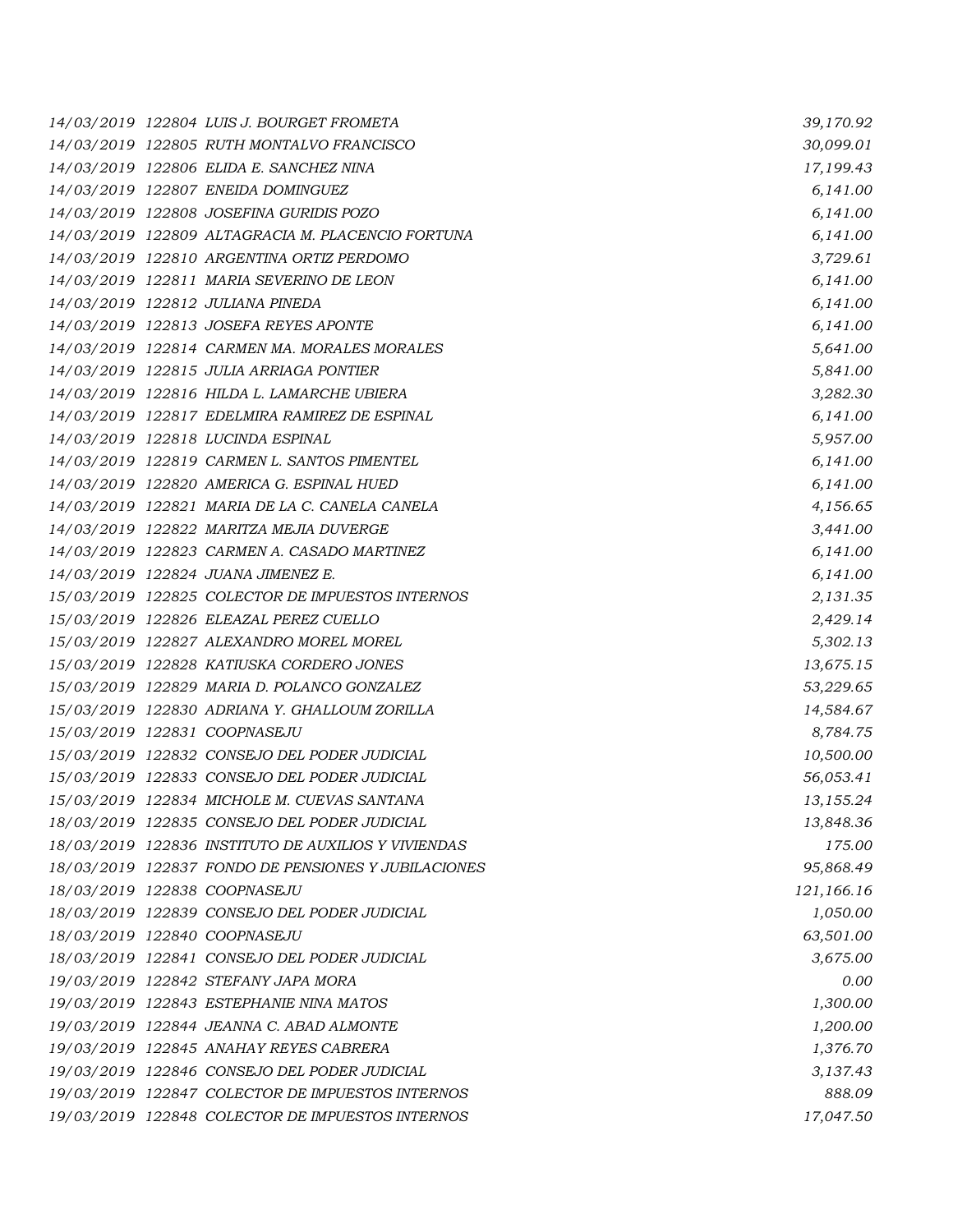*19/03/2019 122849 ELIANNY E. PORTORREAL 0.00 19/03/2019 122850 RAQUEL E. MITIL MEJIA 1,700.00 19/03/2019 122851 JANNA P. CIRIACO GUILLEN 400.00 19/03/2019 122852 JOSE L. DEL VALLE DE LOS SANTOS 1,200.00 19/03/2019 122853 ADALGISA PENA FELIZ DE TIBURCIO 1,600.00 19/03/2019 122854 ESMARLY D. SANTOS MEJIA 1,900.00 19/03/2019 122855 ANYI C. GOMEZ SANTANA 1,900.00 19/03/2019 122856 VIANNA C. DE LOS SANTOS URENA 1,900.00 19/03/2019 122857 ANTONIA VARGAS 30,343.86 19/03/2019 122858 CONSEJO DEL PODER JUDICIAL 6,150.81 19/03/2019 122859 ESTEFANY JAPA MORA 1,100.00 19/03/2019 122860 ELIANY E. PORTORREAL 1,800.00 19/03/2019 122861 CONSEJO DEL PODER JUDICIAL 48,214.42 19/03/2019 122862 COLECTOR DE IMPUESTOS INTERNOS 344.59 21/03/2019 122863 FONDO DE PENSIONES Y JUBILACIONES 24,507,594.29 21/03/2019 122864 YSMARLY E. GARCIA PERNIA 10,700.00 21/03/2019 122865 HIPOLITA SEPULVEDA ROSADO 9,663.45 21/03/2019 122866 LORANYI FIGUEROA ABREU DE ABREU 0.00 21/03/2019 122867 ANDREINA CALDERON LOPEZ 14,495.18 21/03/2019 122868 BETHANIA M. PAULINO MARTE 22,283.34 21/03/2019 122869 MARIBEL MARTINEZ VERAS 8,433.51 21/03/2019 122870 MABELYN F. BERNANRD ORTIZ 20,293.25 21/03/2019 122871 MARGARET M. WATKINS RODRIGUEZ 1,800.00 21/03/2019 122872 JIHANNY P. MUNOZ GARCIA 400.00 21/03/2019 122873 YANELIS CASILLA DAVID 3,000.00 21/03/2019 122874 MILCIADES TAVERAS MONTILLA 5,043.00 21/03/2019 122875 CARLOS A. POLANCO BRETON 808.67 21/03/2019 122876 ELIANNY D. BAUTISTA VALENTIN 31,105.01 21/03/2019 122877 YENERI M. BELTRE 34,463.00 21/03/2019 122878 COOPNASEJU 2,268.19 21/03/2019 122879 CONSEJO DEL PODER JUDICIAL 6,347.23 21/03/2019 122880 CONSEJO DEL PODER JUDICIAL 21,982.81 21/03/2019 122881 LORANYI FIGUEROA ABREU DE ABREU 17,257.86 22/03/2019 122882 FONDO DE PENSIONES Y JUBILACIONES 12,162,156.36 22/03/2019 122883 INSTITUTO NACIONAL DE LA VIVIENDA 366.95 22/03/2019 122884 DOMINGA REYNOSO MOLINA 2,000.00 22/03/2019 122885 EMMACULADA N. DEL ORBE PEREZ 4,000.00 22/03/2019 122886 YAHAIRA ALT. RAMOS QUEZADA 3,000.00 22/03/2019 122887 YANIA MARMOL PUELLO 2,000.00 22/03/2019 122888 INSTITUTO DE AUXILIOS Y VIVIENDA 1,873.69 22/03/2019 122889 FUNDACION DE CREDITO EDUCATIVO 400,098.00 22/03/2019 122890 CONSEJO DEL PODER JUDICIAL 119,074.92 22/03/2019 122891 CONSEJO DEL PODER JUDICIAL 31,391.46 22/03/2019 122892 CARLOS ML. MENDEZ L. 9,850.00 22/03/2019 122893 CONSEJO DEL PODER JUDICIAL 3,214.01*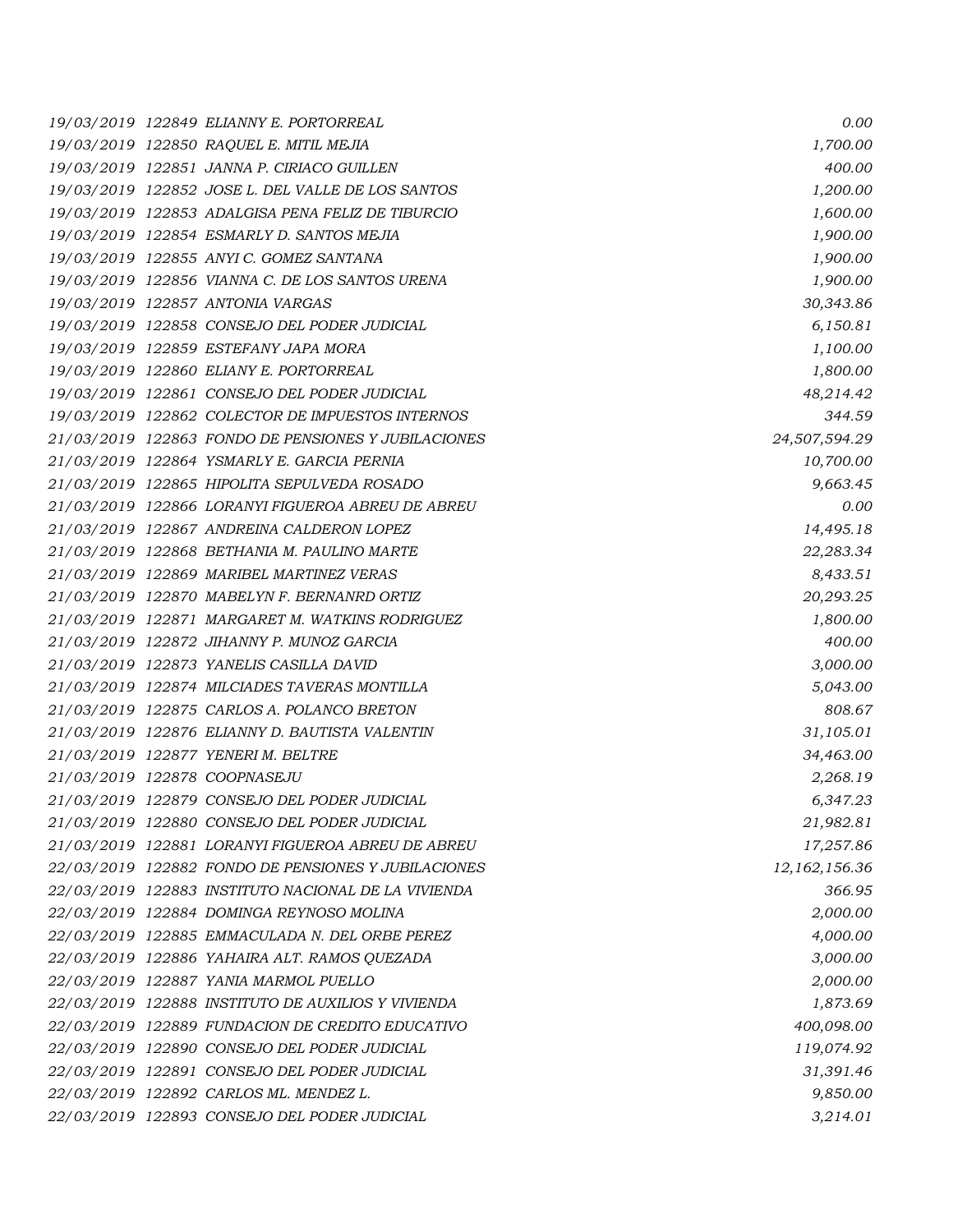|  | 25/03/2019 122917 COLECTOR DE IMPUESTOS INTERNOS    | 27,885,641.18 |
|--|-----------------------------------------------------|---------------|
|  | 25/03/2019 122916 COLECTOR DE IMPUESTOS INTERNOS    | 4,864.55      |
|  | 22/03/2019 122915 COLECTOR DE IMPUESTOS INTERNOS    | 289,446.86    |
|  | 22/03/2019 122914 COLECTOR DE IMPUESTOS INTERNOS    | 3,140,591.20  |
|  | 22/03/2019 122913 COLECTOR DE IMPUESTOS INTERNOS    | 626.69        |
|  | 22/03/2019 122912 CONSEJO DEL PODER JUDICIAL        | 3,800.00      |
|  | 22/03/2019 122911 CONSEJO DEL PODER JUDICIAL        | 13,860.00     |
|  | 22/03/2019 122910 ANGIE MARQUEZ CIPRIAN             | 7,000.00      |
|  | 22/03/2019 122909 CONSEJO DEL PODER JUDICIAL        | 3,850.00      |
|  | 22/03/2019 122908 CONSEJO DEL PODER JUDICIAL        | 2,000.00      |
|  | 22/03/2019 122907 ESCUELA NACIONAL DE LA JUDICATURA | 18,682.88     |
|  | 22/03/2019 122906 JULIA N. PIANTINI                 | 5,000.00      |
|  | 22/03/2019 122905 ANGELITA ROSARIO MONTES DE OCA    | 4,000.00      |
|  | 22/03/2019 122904 NOHEMI E. FELIZ URBAEZ            | 6,500.00      |
|  | 22/03/2019 122903 LAURIDISY SANCHEZ ORTIZ           | 10,000.00     |
|  | 22/03/2019 122902 CONSEJO DEL PODER JUDICIAL        | 109,888.91    |
|  | 22/03/2019 122901 FAVIANA L. MATOS MATOS            | 2,000.00      |
|  | 22/03/2019 122900 CONSEJO DEL PODER JUDICIAL        | 240.00        |
|  | 22/03/2019 122899 INSTITUTO DE AUXILIOS Y VIVIENDAS | 168,175.00    |
|  | 22/03/2019 122898 NAZARET ALMONTE SUAREZ            | 7,500.00      |
|  | 22/03/2019 122897 CONSEJO DEL PODER JUDICIAL        | 18,869.39     |
|  | 22/03/2019 122896 CONSEJO DEL PODER JUDICIAL        | 2,400.00      |
|  | 22/03/2019 122895 LISSET MARIBEL HERNANDEZ PENA     | 6,000.00      |
|  | 22/03/2019 122894 AURA MARIA YBELICE MERCEDES       | 2,000.00      |

# *ANEXO 05*

# *RELACION DE TRANSFERENCIAS DEBITOS MES DE MARZO 2019*

| <b>FECHA</b> | NUM. | <b>DESCRIPCION</b>                                | <b>VALOR RD\$</b> |
|--------------|------|---------------------------------------------------|-------------------|
| 07/03/2019   | 1137 | TRANSF. DE FONDO PAGO BONO VACACIONAL             | 63,560.93         |
| 08/03/2019   | 1138 | TRANSF. DE FONDO PAGO BONO VACACIONAL             | 165,767.14        |
| 11/03/2019   | 1139 | TRANSF. DE FONDO PAGO BONO VACACIONAL             | 114,917.14        |
| 14/03/2019   | 1140 | TRANSF. DE FONDO PAGO BONO VACACIONAL             | 46,762.65         |
| 15/03/2019   | 1141 | TRANSF. DE FONDO PAGO BONO VACACIONAL             | 24,240.00         |
| 15/03/2019   | 1142 | TRANSF. DE FONDO PAGO BONO VACACIONAL             | 39,717.51         |
| 15/03/2019   | 1143 | TRANSF. DE FONDO PAGO BONO POR ANTIGÜEDAD         | 789,772.50        |
| 19/03/2019   | 1144 | TRANSF. DE FONDO PAGO SERVICIOS MILITARES         | 7,367,969.79      |
| 19/03/2019   | 1145 | TRANSF. DE FONDO PAGO SUELDOS                     | 2,795,688.49      |
| 19/03/2019   | 1146 | TRANSF. DE FONDO PAGO SUELDOS                     | 485,340.51        |
| 19/03/2019   | 1147 | TRANSF. DE FONDO PAGO SUELDOS A PERSONAL INTERINO | 694,164.75        |
| 19/03/2019   | 1148 | TRANSF. DE FONDO PAGO SUELDOS                     | 5,807,575.22      |